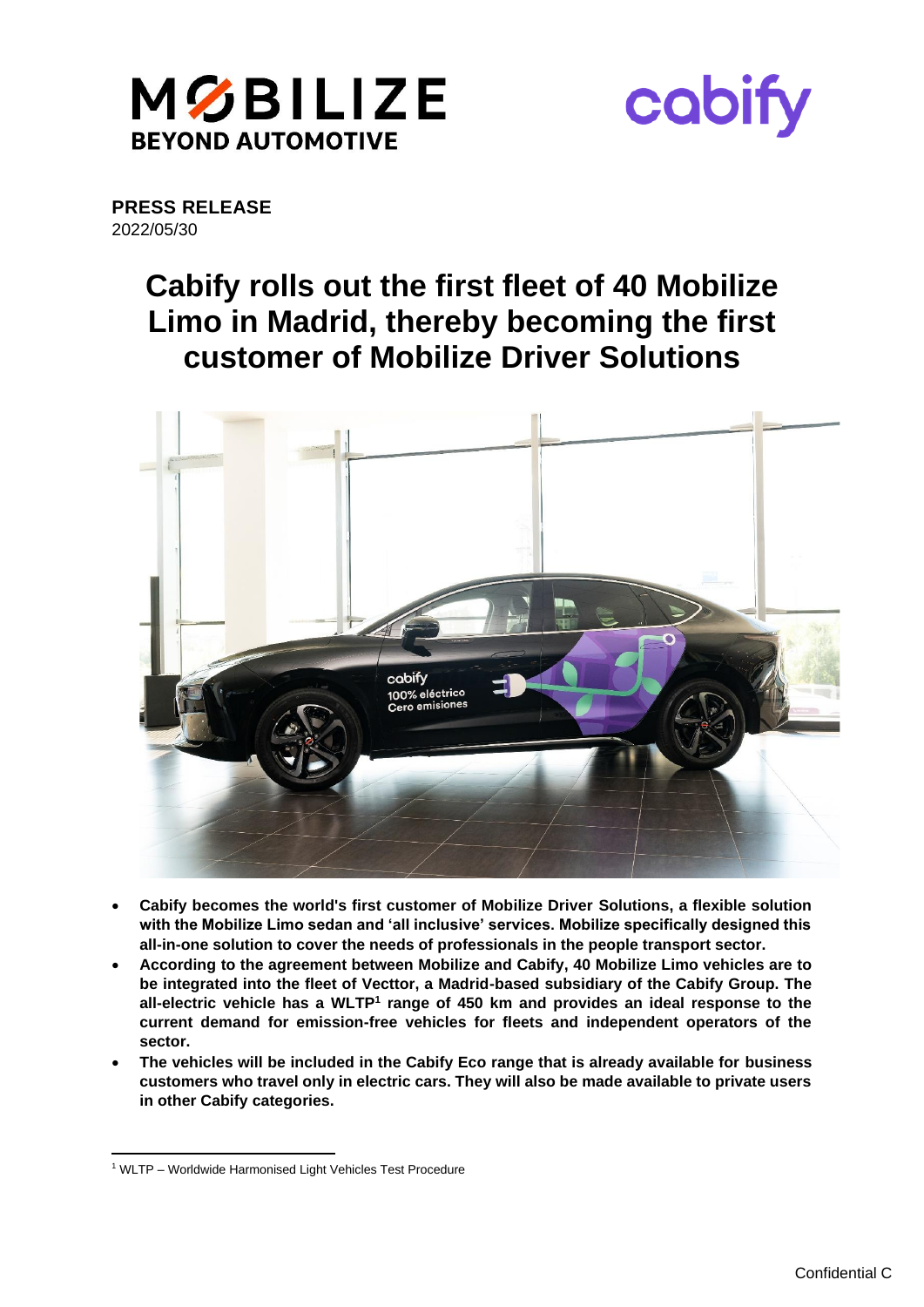Mobilize, the Renault Group brand dedicated to new mobilities, and the Spanish multi-mobility company, Cabify, have signed a major agreement for Spain's ride-hailing sector. Their collaboration will see Cabify become the first company to use Mobilize Driver Solutions and the first 40 Mobilize Limo in the world.

Through Mobilize Driver Solutions, aimed at people transport professionals, Mobilize alleviates uncertainties linked to the impact that the cost of acquiring and using vehicles has on their turnover. Mobilize offers professional drivers a dedicated subscription for maximum peace of mind that covers vehicle use, priority and regular maintenance, warranty, insurance, assistance and charging. These are flexible solutions that give drivers and operators the best guarantees in terms of reliability and safety as required for urban passenger transport as long as the vehicles continue to operate.

## **A major milestone to reach carbon-free mobility even faster**

This agreement is the culmination of more than a year's worth of concerted efforts and marks a fundamental step forward for the mobility sector. Mobilize and Cabify share the same philosophy in their quest for new forms of mobility that help reach carbon-free objectives, while making life easier for transport professionals and users alike.

Mobilize, through its Mobilize Driver Solutions offer is venturing into the ride-hailing market, a sector that is expected to grow throughout Europe by 80% come 2030. The sector is one that is going to need a massive push into electric vehicles to ensure access to the

city centres that are increasingly subject to traffic restrictions, especially the growing number of lowemission zones across Europe.

For its part, Cabify is making headway towards its decarbonisation objectives. In 2018, the company became the first carbon-neutral platform in its field. Since then, it has continued to offset its own emissions and those of its passengers, while upholding its commitment to reduce its annual emissions.

The Spanish company recently presented its 2022-2025 sustainable business strategy:

- a firm promise to help in the fight against climate change with a goal having a carbon-free fleet in Spain and Latin America;

- an additional objective: by 2025 (Spain) and 2030 (Latin America), 100% of trips completed *via* its platform will be operated with carbon-free or electric vehicles.

A sedan such as the Mobilize Limo is a perfect fit for Cabify's objectives: all-electric, it is an ideal response for drivers looking for zero-emission vehicles that are distinctive, spacious, comfortable, and affordable to run. With its 450km range (WLTP) and silent drive, this model will make it easier for individuals and fleet operators to access electric mobility solutions.

The 40 Mobilize Limo vehicles added to the Vecttor fleet in the streets of Madrid will result in 320 tons of avoided CO2 emissions every year!

Mobilize Limo will be available in the category 'Cabify Eco' – already used by business customers who wish to travel solely with electrified vehicles (hybrid, plug-in hybrid, full-electric) – as well as in other categories intended for private users, such as Cabify, Cuanto Antes, or Kids.

Cabify Eco is being launched for the first time ever in Madrid before being gradually expanded elsewhere.